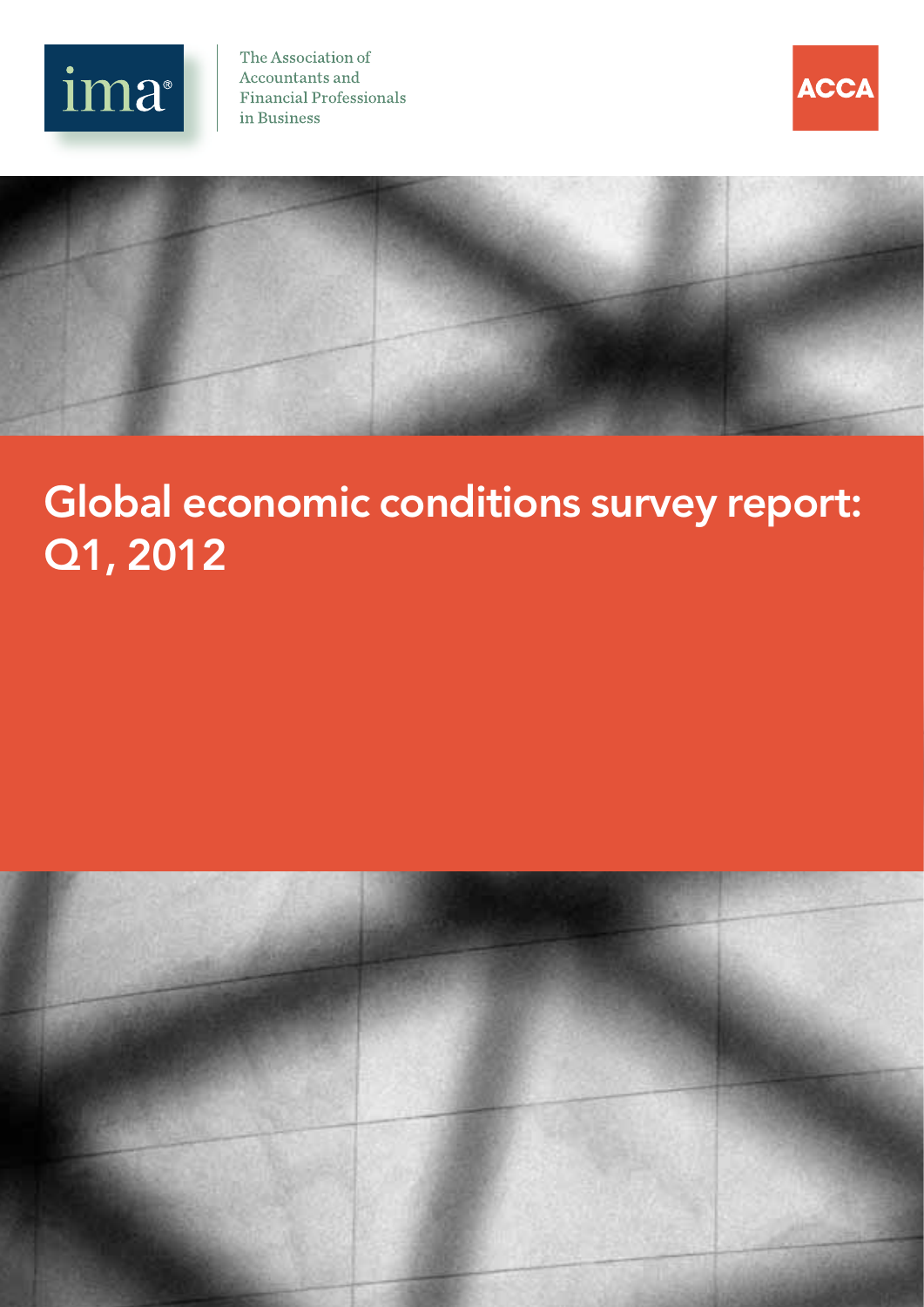#### ABOUT ACCA

ACCA (the Association of Chartered Certified Accountants) is the global body for professional accountants. We aim to offer business-relevant, first-choice qualifications to people of application, ability and ambition around the world who seek a rewarding career in accountancy, finance and management.

We support our 147,000 members and 424,000 students throughout their careers, providing services through a network of 83 offices and centres. Our reputation is grounded in over 100 years of providing world-class accounting and finance qualifications. We champion opportunity, diversity and integrity, and our long traditions are complemented by modern thinking, backed by a diverse, global membership. By promoting our global standards, and supporting our members wherever they work, we aim to meet the current and future needs of international business.

### ABOUT IMA

IMA® (Institute of Management Accountants), the association for accountants and financial professionals in business, is one of the largest and most respected associations focused exclusively on advancing the management accounting profession. Globally, IMA supports the profession through research, the CMA® (Certified Management Accountant) program, continuing education, networking, and advocacy of the highest ethical business practices. IMA has a global network of more than 60,000 members in 120 countries and 200 local chapter communities. IMA provides localized services through its offices in Montvale, N.J., USA; Zurich, Switzerland; Dubai, UAE; and Beijing, China.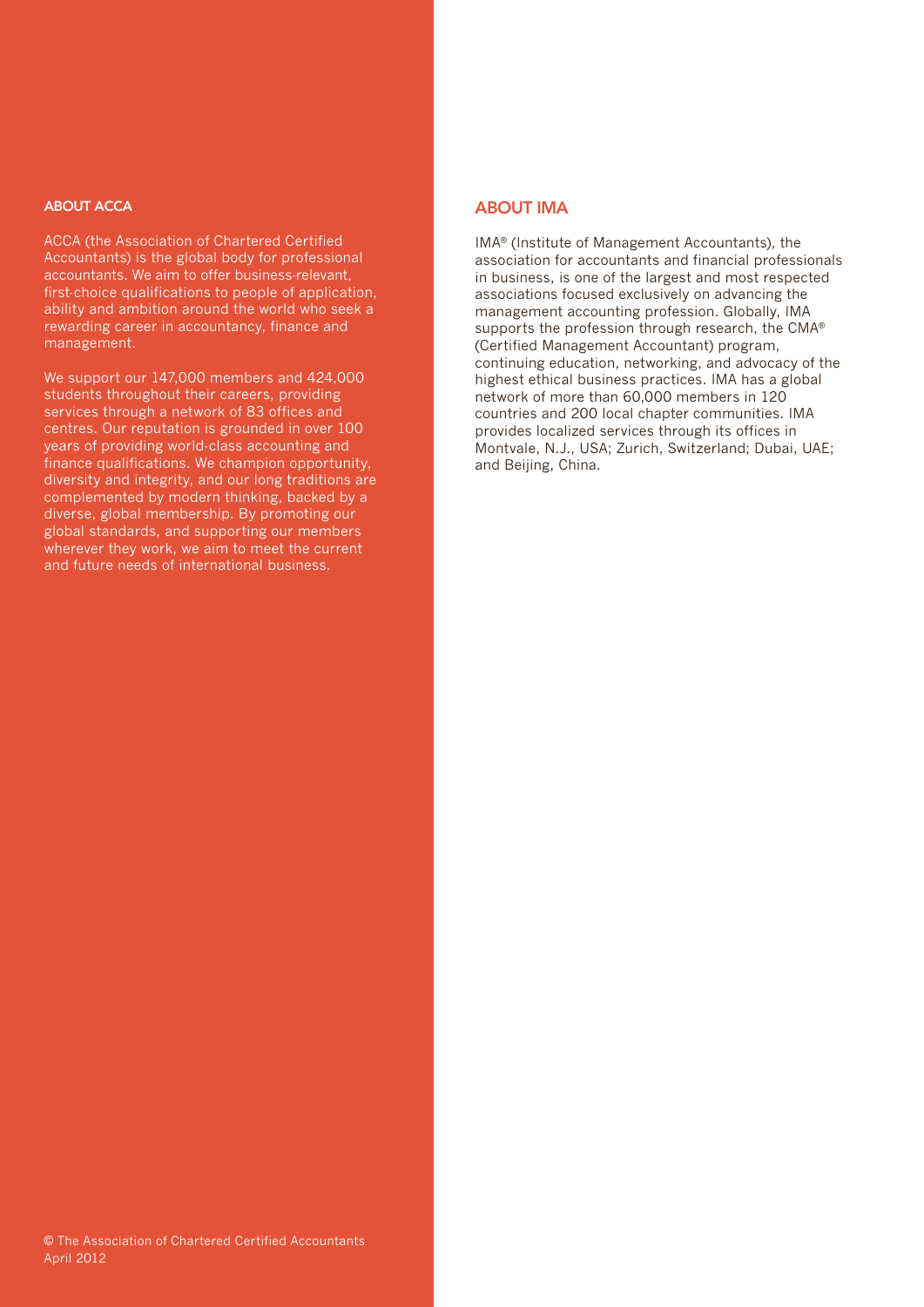## Global economic conditions survey report: Q1, 2012

#### ABOUT THE GLOBAL ECONOMIC CONDITIONS SURVEY

The Q1 2012 edition of the survey, carried out between 24 February and 15 March 2012, marks three years of Global Economic Conditions Surveys and the second quarter in which the survey has been produced jointly by ACCA and the IMA. This report draws on just under 2,200 responses from professional accountants around the world, including significant samples in nine major markets.

As always, we are deeply grateful to all of the ACCA and IMA members who took the time to respond. Accountants have front row seats to the economic recovery and it is because of the size and reach of our respective global memberships that the survey is as accurate and enlightening as it is.

#### **CONTACTS**

For further information about the Global Economic Conditions Survey and the series of quarterly reports, please contact:

Wendy Towner Head of Business Intelligence, ACCA +44 (0) 207 059 5755 wendy.towner@accaglobal.com

For further information about the technical and policy issues raised in this report, please contact:

Emmanouil Schizas Senior Policy Adviser, ACCA +44 (0)207 059 5619 emmanouil.schizas@accaglobal.com

Dr Raef Lawson Professor-in-Residence and Vice President of Research Institute of Management Accountants +1 201 474 1532 rlawson@imanet.org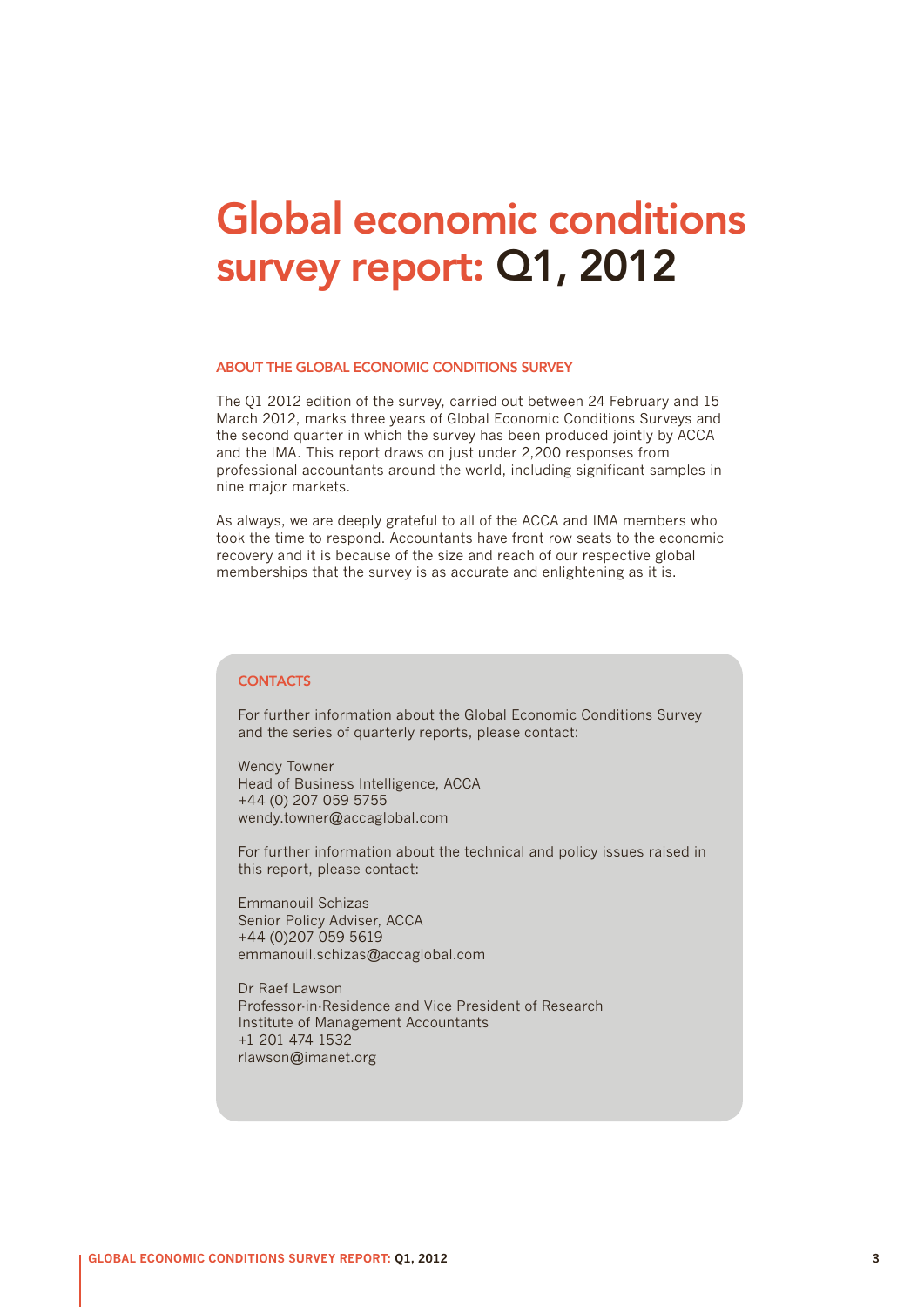#### BUSINESS CONFIDENCE BOUNCED BACK IN EARLY 2012 AS WORST-CASE-SCENARIOS APPEARED MORE REMOTE

After many quarters of flagging sentiment, the latest edition of the Global Economic Conditions Survey has recorded a sharp reversal in perceptions during the first quarter of 2012. Compared to the last quarter of 2011, the share of respondents reporting confidence gains nearly doubled from 16% to 29%, while that of respondents reporting a loss of confidence fell from 46% to 31% (see Figure 1). These confidence levels are consistent with a return of developed nations to substantial if not robust economic growth.

Similarly, the share of respondents who believed the global economy was recovering or about to do so also nearly doubled, from 22% to 42%. Those who believed the global economy is deteriorating or stagnating were still in the majority (54%) but they were substantially fewer in numbers than in the previous quarter (73%) (See Figure 2).

This is a very significant shift in perceptions and will no doubt be met with some scepticism, especially in light of further turbulence in capital markets. In fact, more detailed analysis confirms that there has been a genuine improvement unrelated to biases introduced, for instance, by changes in the composition of the sample. The same analysis confirms that the rise in business confidence is due more or less equally to improving business conditions, improving expectations of a global recovery and a positive emotional response to the decreasing likelihood of catastrophic events such as a further escalation of the European sovereign debt crisis or a hard landing for the Chinese economy. An analysis of daily business confidence scores also confirms that there were no particular one-off events during the fieldwork period which skewed the confidence index upwards. While the elements of relief and optimism may soon be reversed, the fundamental improvements will persist.

### 60% 80% 100% 13 3 4

Figure 1: GECS confidence index – comparisons with the

previous quarter



Much less confident Less confident No change More confident Much more confident

#### Figure 2: GECS recovery index – comparisons with the previous quarter



#### It's getting better

Don't know It's getting worse We are at the bottom and remainthere for a while yet We are at the bottom and things will now start to improve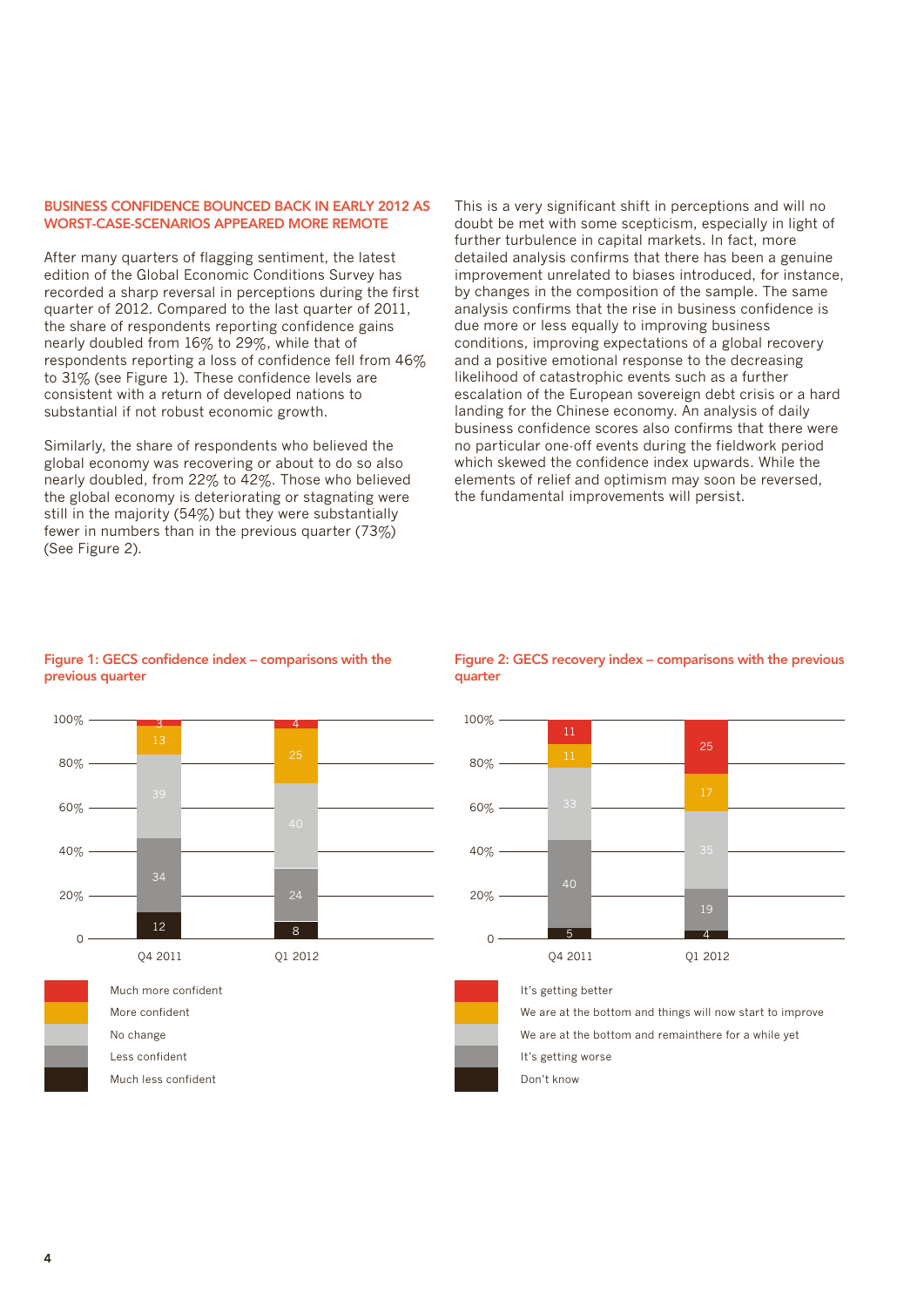#### RICH COUNTRIES BREATHE A SIGH OF RELIEF, PERHAPS TOO SOON, WHILE FAR EAST LAGS BEHIND

At the regional level, while all areas recorded a nominal rise in business confidence over the last quarter, the big winners were the Americas and Western Europe, while Africa remains the most confident region for yet another quarter. In the Americas, business confidence in fact crossed over into positive territory (see Figure 3). Within the US, all regions reported substantial, and statistically similar, confidence gains from a similarly low starting point: the exception was the Northeast, where confidence grew the least during early 2012.

It should be noted that there were no clear winners among different business sectors at the global level, although among the IMA sample for which a greater level of industry detail was available, confidence appeared to rebound most strongly among large corporates, especially in the manufacturing and high tech industries, as well as, to some extent, in transport and distribution or wholesale and retail. Otherwise, confidence in the global economy itself appears to have improved across the board, which also suggests that relief might be driving confidence gains.

That said, respondents across all regions (with the exception of South Asia) were more bullish about the global economy than about their individual organisations (see Figure 4). Once again, this is an indication that respondents were (over-)reacting to a positive signal, as the global economy can't be improving faster than the prospects of the sum of global businesses.

#### Figure 3: Changes to the GECS confidence index by region





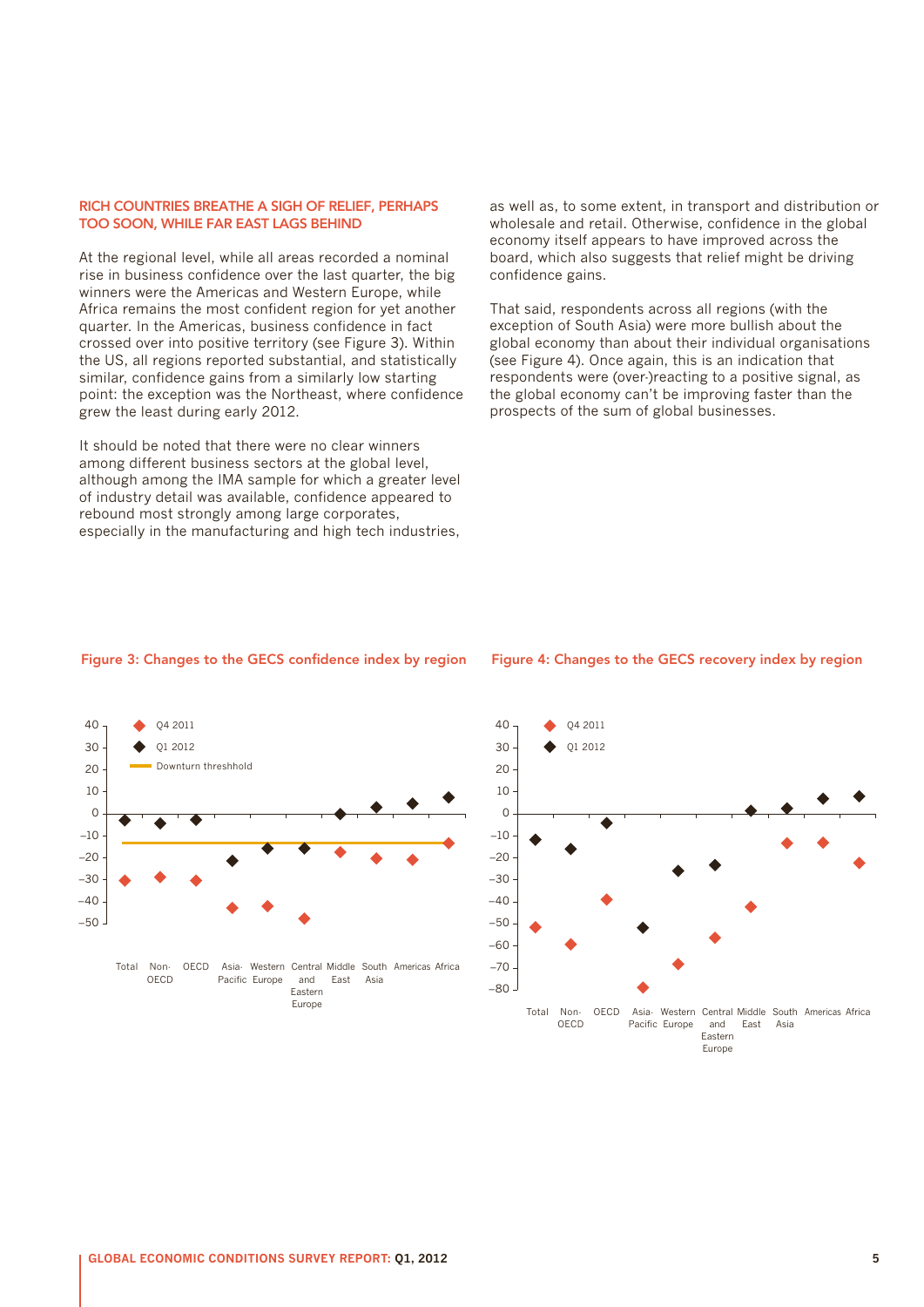#### Table 1: GECS confidence index for selected regions

|                | 012. Compared with three months ago, what is your level of confidence in the economic<br>prospects facing your organisation now? |                   |           |                |         |                                                        |                             |  |  |  |
|----------------|----------------------------------------------------------------------------------------------------------------------------------|-------------------|-----------|----------------|---------|--------------------------------------------------------|-----------------------------|--|--|--|
|                | <b>Much less</b><br>confident                                                                                                    | Less<br>confident | No change | More confident |         | <b>Much more Confidence</b><br>confident index 01 2012 | Confidence<br>index 04 2011 |  |  |  |
| Total          | 7.7%                                                                                                                             | 23.7%             | 40.0%     | 24.9%          | 3.7%    | $-2.8$                                                 | $-30.1$                     |  |  |  |
| OECD           | 6.6%                                                                                                                             | 23.8%             | 41.4%     | 25.2%          | 3.0%    | $-2.2$                                                 | $-31.0$                     |  |  |  |
| Non OECD       | 9.9%                                                                                                                             | 23.5%             | 37.0%     | 24.3%          | 5.3%    | $-3.9$                                                 | $-28.5$                     |  |  |  |
| Americas       | 4.7%                                                                                                                             | 22.1%             | 41.5%     | 28.3%          | 3.4%    | 4.9                                                    | $-20.7$                     |  |  |  |
| Middle East    | 11.1%                                                                                                                            | 19.9%             | 38.1%     | 26.5%          | 4.4%    | 0.0                                                    | $-16.7$                     |  |  |  |
| Asia Pacific   | 10.3%                                                                                                                            | 34.1%             | 32.4%     | 18.4%          | $4.9\%$ | $-21.1$                                                | $-42.5$                     |  |  |  |
| <b>CEE</b>     | 3.0%                                                                                                                             | 30.3%             | 48.5%     | 18.2%          |         | $-15.2$                                                | $-47.4$                     |  |  |  |
| South Asia     | 12.5%                                                                                                                            | 17.2%             | 37.5%     | 23.4%          | 9.4%    | 3.1                                                    | $-20.6$                     |  |  |  |
| Western Europe | 11.1%                                                                                                                            | 25.3%             | 42.7%     | 18.9%          | 2.1%    | $-15.4$                                                | $-42.0$                     |  |  |  |
| Africa         | 9.2%                                                                                                                             | 22.3%             | 29.2%     | 30.8%          | 8.5%    | 7.7                                                    | $-12.7$                     |  |  |  |
| Saudi Arabia   |                                                                                                                                  | 10.0%             | 52.5%     | 27.5%          | 10.0%   | 27.5                                                   | $-4.2$                      |  |  |  |
| <b>UAE</b>     | 9.0%                                                                                                                             | 14.1%             | 34.6%     | 37.2%          | 5.1%    | 19.2                                                   | $-22.2$                     |  |  |  |
| <b>US</b>      | 4.6%                                                                                                                             | 21.9%             | 41.7%     | 28.3%          | 3.5%    | 5.3                                                    | $-20.6$                     |  |  |  |
| China ex HK    | 7.5%                                                                                                                             | 26.4%             | 28.3%     | 30.2%          | 7.5%    | 3.8                                                    | $-34.0$                     |  |  |  |
| Ireland        | 10.7%                                                                                                                            | 21.3%             | 42.7%     | 22.7%          | 2.7%    | $-6.7$                                                 | $-39.6$                     |  |  |  |
| UK             | 11.6%                                                                                                                            | 24.1%             | 45.7%     | 17.7%          | $.9\%$  | $-17.1$                                                | $-40.4$                     |  |  |  |
| Egypt          | 19.6%                                                                                                                            | 21.7%             | 34.8%     | 19.6%          | 4.3%    | $-17.4$                                                | $-9.1$                      |  |  |  |
| Malaysia       | 22.2%                                                                                                                            | 20.0%             | 37.8%     | 13.3%          | 6.7%    | $-22.2$                                                | $-42.0$                     |  |  |  |
| Hong Kong SAR  |                                                                                                                                  | 38.9%             | 50.0%     | 5.6%           | 5.6%    | $-27.8$                                                | $-58.5$                     |  |  |  |

### Table 2: GECS recovery index for selected regions

|                | It's getting<br>better | We are at the<br>bottom and<br>things will now<br>start to improve | We are at the<br>bottom and will<br>remain there for<br>a while yet |                       |            |                                  |                                  |
|----------------|------------------------|--------------------------------------------------------------------|---------------------------------------------------------------------|-----------------------|------------|----------------------------------|----------------------------------|
|                |                        |                                                                    |                                                                     | It's getting<br>worse | Don't know | <b>Recovery index</b><br>01 2012 | <b>Recovery index</b><br>Q4 2011 |
| Total          | 24.7%                  | 17.1%                                                              | 34.6%                                                               | 19.2%                 | 4.4%       | $-12.0$                          | $-51.1$                          |
| OECD           | 22.9%                  | 17.4%                                                              | 39.4%                                                               | 16.6%                 | 3.6%       | $-15.6$                          | $-58.6$                          |
| Non OECD       | 28.7%                  | 16.3%                                                              | 24.2%                                                               | 24.7%                 | 6.1%       | $-3.9$                           | $-38.1$                          |
| Americas       | 31.0%                  | 17.6%                                                              | 35.8%                                                               | 11.2%                 | 4.5%       | 1.6                              | $-41.6$                          |
| Middle East    | 33.2%                  | 16.4%                                                              | 18.1%                                                               | 23.9%                 | 8.4%       | 7.5                              | $-12.7$                          |
| Asia Pacific   | 17.0%                  | 17.0%                                                              | 26.1%                                                               | 30.9%                 | 9.0%       | $-22.9$                          | $-56.0$                          |
| <b>CEE</b>     | 24.2%                  | 12.1%                                                              | 33.3%                                                               | 28.8%                 | 1.5%       | $-25.8$                          | $-67.6$                          |
| South Asia     | 29.7%                  | 18.8%                                                              | 26.6%                                                               | 18.8%                 | 6.3%       | 3.1                              | $-12.7$                          |
| Western Europe | 6.7%                   | 16.7%                                                              | 46.9%                                                               | 27.8%                 | 1.8%       | $-51.2$                          | $-78.4$                          |
| Africa         | 36.2%                  | 17.7%                                                              | 24.6%                                                               | 20.8%                 | $.8\%$     | 8.5                              | $-21.1$                          |
| Saudi Arabia   | 47.5%                  | 10.0%                                                              | 12.5%                                                               | 12.5%                 | 17.5%      | 32.5                             | 12.8                             |
| Egypt          | 28.3%                  | 30.4%                                                              | 10.9%                                                               | 19.6%                 | 10.9%      | 28.3                             | $-6.1$                           |
| <b>UAE</b>     | 35.9%                  | 16.7%                                                              | 23.1%                                                               | 19.2%                 | 5.1%       | 10.3                             | $-18.8$                          |
| China ex HK    | 27.3%                  | 20.0%                                                              | 14.5%                                                               | 27.3%                 | 10.9%      | 5.5                              | $-34.8$                          |
| <b>US</b>      | 31.4%                  | 17.4%                                                              | 36.6%                                                               | 10.3%                 | 4.4%       | 1.9                              | $-42.7$                          |
| Malaysia       | 20.0%                  | 17.8%                                                              | 22.2%                                                               | 35.6%                 | 4.4%       | $-20.0$                          | $-58.0$                          |
| Hong Kong SAR  | 16.7%                  | 11.1%                                                              | 44.4%                                                               | 16.7%                 | 11.1%      | $-33.3$                          | $-78.3$                          |
| UK             | 6.0%                   | 17.2%                                                              | 48.0%                                                               | 27.8%                 | $.9\%$     | $-52.6$                          | $-80.5$                          |
| Ireland        | 2.7%                   | 16.0%                                                              | 53.3%                                                               | 26.7%                 | 1.3%       | $-61.3$                          | $-74.7$                          |
|                |                        |                                                                    |                                                                     |                       |            |                                  |                                  |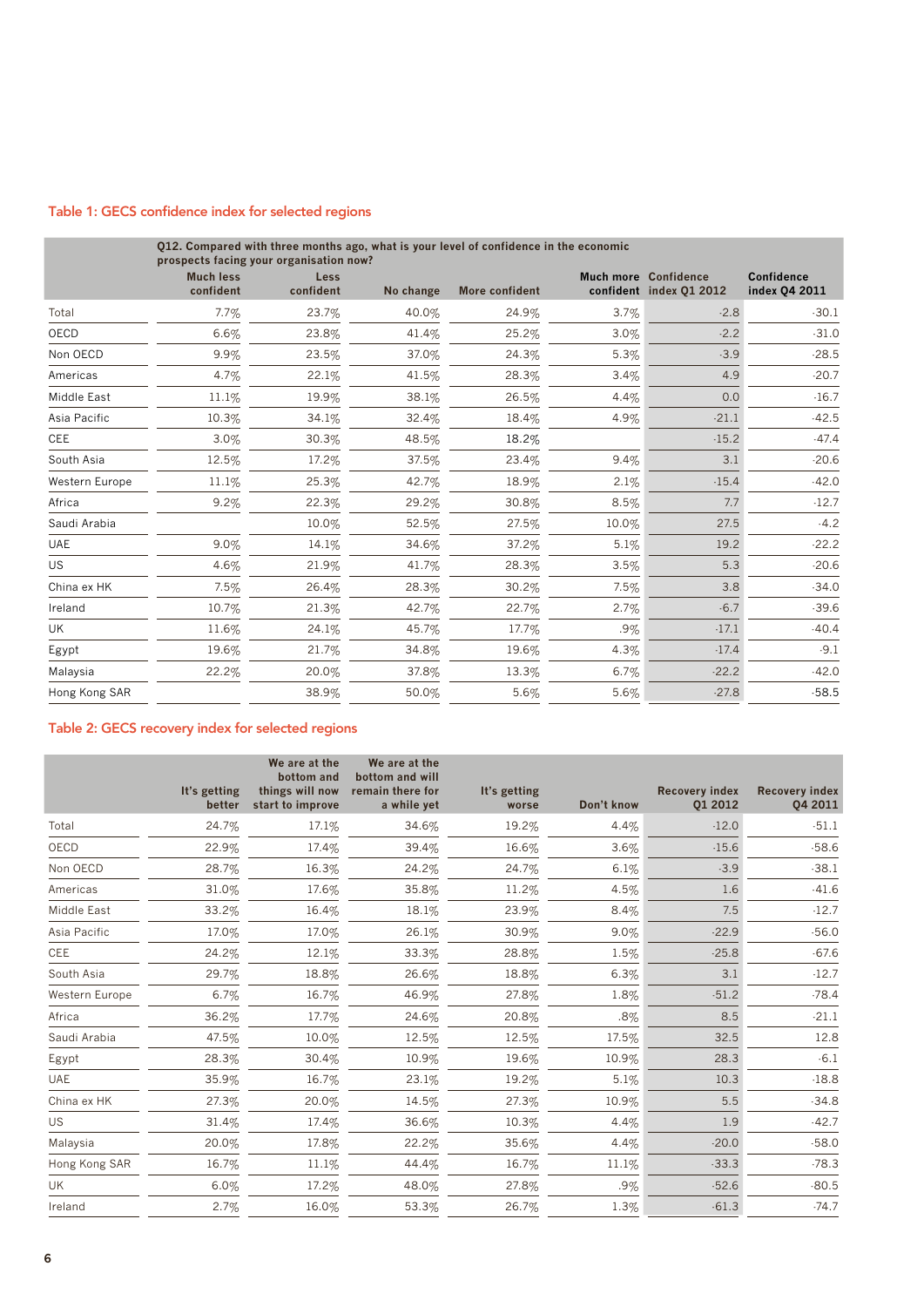#### FUNDAMENTALS IMPROVE AS DEMAND RETURNS

Although we've been careful to separate fact from fiction in explaining the rise in business confidence, the reality is that there has been a substantial, objective improvement to fundamental business conditions during the last three months, and this is worth celebrating. Overall, the most significant trends in the development of business conditions were as follows:

#### New orders rise modestly in developing and transition economies

Only 23% of respondents reported a fall in new orders, against 28% in the previous quarter. Similarly, 8% saw an opportunity for their organisations to attract new orders, again 6% in the last quarter. This trend was led by the economies of Central and Eastern Europe, and to a lesser extent those of the Middle East and South Asia. Only in Western Europe did the trend in new orders continue to deteriorate. Our data, however, also point to a significant loss of dynamism in Africa, as poor demand from the rest of the world in previous quarters continues to filter through to the continent.

#### Finance flowing again in the Far East, but cashflow is tightening globally

In the Asia-Pacific region, access to finance has improved considerably for businesses, with only 20% of respondents (down from 34%) reporting problems with Access to Finance. Malaysia leads this trend, followed by mainland China (ex-Hong Kong) and, to a lesser extent, Hong Kong SAR. But the biggest change in financing conditions was observed in Egypt, where with the tentative return of stability the percentage of respondents citing problems accessing finance fell nearly by half (from 49% to 26%) between late 2011 and early 2012. Still, the bounce in business activity has clearly strained the finances of businesses in growing regions as they struggle to finance their working capital. This was particularly the case in Hong Kong SAR, Malaysia and the US.

#### Investment bounces back in Asia-Pacific and the Americas

The GECS investment indices are strongly associated with new orders and thus the renewed dynamism of the global economy has been accompanied by a similarly modest recovery in investment across regions. About 14% of respondents reported an increase in investment in their organisations, against 9% in the previous quarters. Similarly, 34% reported any scaling back of investment, against 38% in late 2011. However, most of the increase in investment is due to a surge in activity in Asia-Pacific and the Americas. Of all the major ACCA/IMA markets, Malaysia recorded the strongest improvement in investment activity, followed by mainland China (ex Hong-Kong) and the US. However, it is also worth noting that only Saudi Arabia has recorded positive investment index values consistently over the last six months; everywhere else the recovery in investment is still fragile.

#### The two games in town are supply chain optimisation and customer insights

Opportunities to benefit from strengthening ties along the supply chain and investing in quality standards or assurance proliferated in China, including in Hong Kong SAR, during the previous quarter, while respondents in Malaysia, Hong Kong SAR and the UAE reported increasing opportunities from superior customer insights as the behaviour of corporate buyers and consumers continued to shift. These two types of opportunity accounted for the strongest trends in business opportunity globally in the past three months.

#### Inflation, vacancies return to China and the US

At the global level, inflationary pressures did not appear to change much over the last three months. Although rising costs were the most commonly cited business challenge in early 2012, they were mentioned by about as many respondents (48%) as in the previous quarter; it is the recovery in demand that has shifted businesses' priorities. The global picture, however, masks significant regional variations. Inflationary pressures appear to have risen particularly strongly in the US, where 64% of respondents reported rising input prices, up from 57%, while among our major markets, only mainland China (ex-Hong Kong) was worse-hit by inflation, with 76% of respondents reporting increased costs, against 63% in late 2011. On the other hand, input prices appear to have fallen significantly in Ireland. Those countries that saw the strongest cost rises, however, also appear to have benefited from the strongest rebound in employment, suggesting that real wages may be on the rise.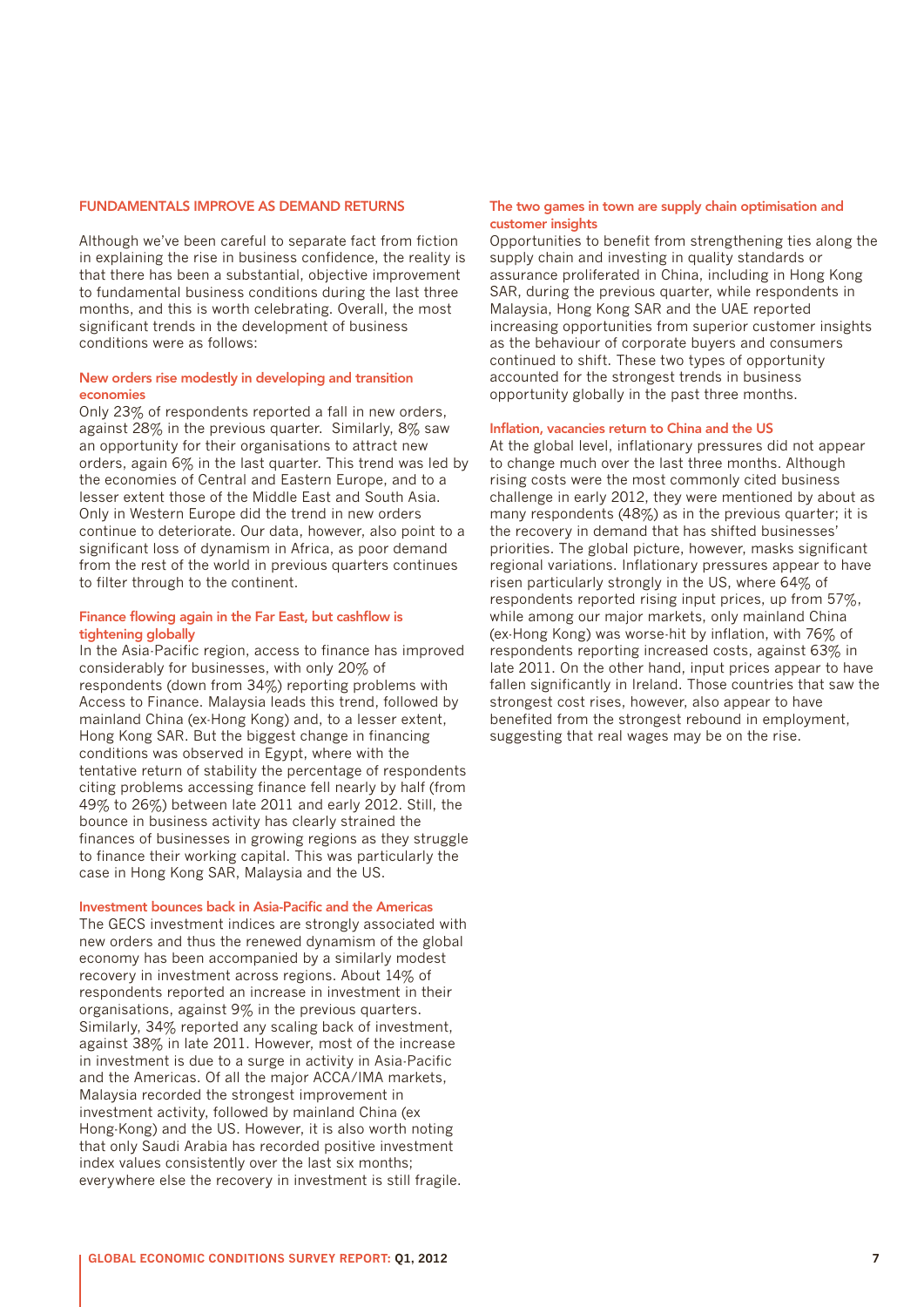

#### Figure 5: Impacts of the economic environment on business, as cited by respondents

Figure 6: Capital expenditure indices around the world

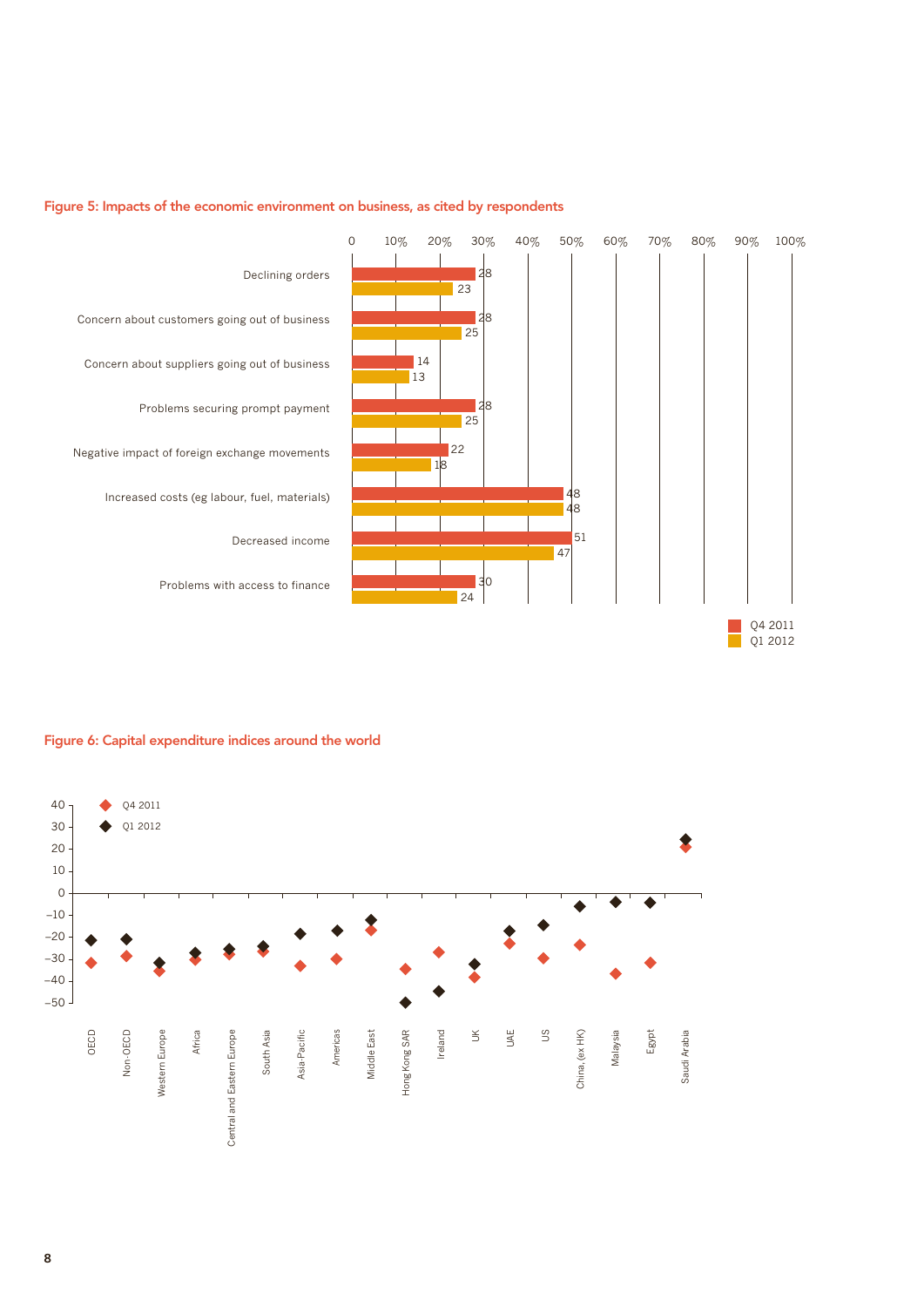#### GOVERNMENTS TO THE RESCUE AS SUPPORT FOR AUSTERITY FADES

With economic growth slowing and the risk of a renewed downturn on the cards, governments around the world have re-evaluated their spending plans in order to provide support to the flagging recovery. As a result, respondents' expectations have shifted in favour of more spending in every region apart from Africa – incidentally also the region where business confidence is highest.

Additionally, although approval of government policies increased only by a negligible margin (16%, up from 15%) disapproval levels have fallen (54% v. 47%). This renewed faith in governments was most pronounced in the Americas, Central and Eastern Europe and South Asia.

In Central and Eastern Europe, and to a lesser extent in the Americas, the Middle East and the Asia-Pacific region, respondents now expect their governments to spend more than they previously thought they would. Among our major markets, this shift was more pronounced in the UAE and Saudi Arabia as well as, to a lesser extent, the US and Ireland. Only in the UK did respondents expect austerity measures to intensify.

Moreover, precisely because of the perceived need to support growth, respondents expect the impact of this additional spending on their countries' public finances to be modest.

Our findings on the appropriateness of fiscal policy in individual markets remain unchanged since the last quarter. In major markets such as the US, mainland China (ex-Hong Kong) and Malaysia, respondents continued to expect an unsustainable level of fiscal stimulus in coming years, in the sense that they expect government spending to rise in the medium term due partly to overspending. On the other hand, other significant markets such as the UK and Ireland are still seen as pursuing austerity policies at the expense of growth, as government spending is expected to fall significantly in the medium term due partly to underspending. Then there are markets in which stimulus is seen as sustainable, but these are once again mostly clustered in the Middle East, namely Egypt, Saudi Arabia and the UAE. Hong Kong SAR, where the consensus is still in favour of increased spending, is an interesting case, as for both previous quarters perceptions here have diverged significantly from those in mainland China (ex-Hong Kong). This distinction reflects the strongly divergent perceptions of the state of the economy and business confidence on the ground between the mainland and Hong Kong SAR, and is probably not unrelated to the divergence between private and government purchasing manager index (PMI) data – an anomaly that many economic commentators have remarked upon.<sup>1</sup>

There are no markets in our latest sample in which austerity policies are seen as consistent with reasonable growth levels, although due to a smaller sample size figures for Cyprus, where such perceptions have been reported in the past, are not reliable. What little data we have suggests that these perceptions are unlikely to have shifted a great deal.

<sup>1.</sup> S. Jakobsen, 'China PMIs – divergence and manipulation?', (2012) *TradingFloor.com* <[http://www.tradingfloor.com/posts/china-pmis--](http://www.tradingfloor.com/posts/china-pmis---divergence-and-manipulation-1418600052) [divergence-and-manipulation-1418600052](http://www.tradingfloor.com/posts/china-pmis---divergence-and-manipulation-1418600052)>, accessed 3 April 2012.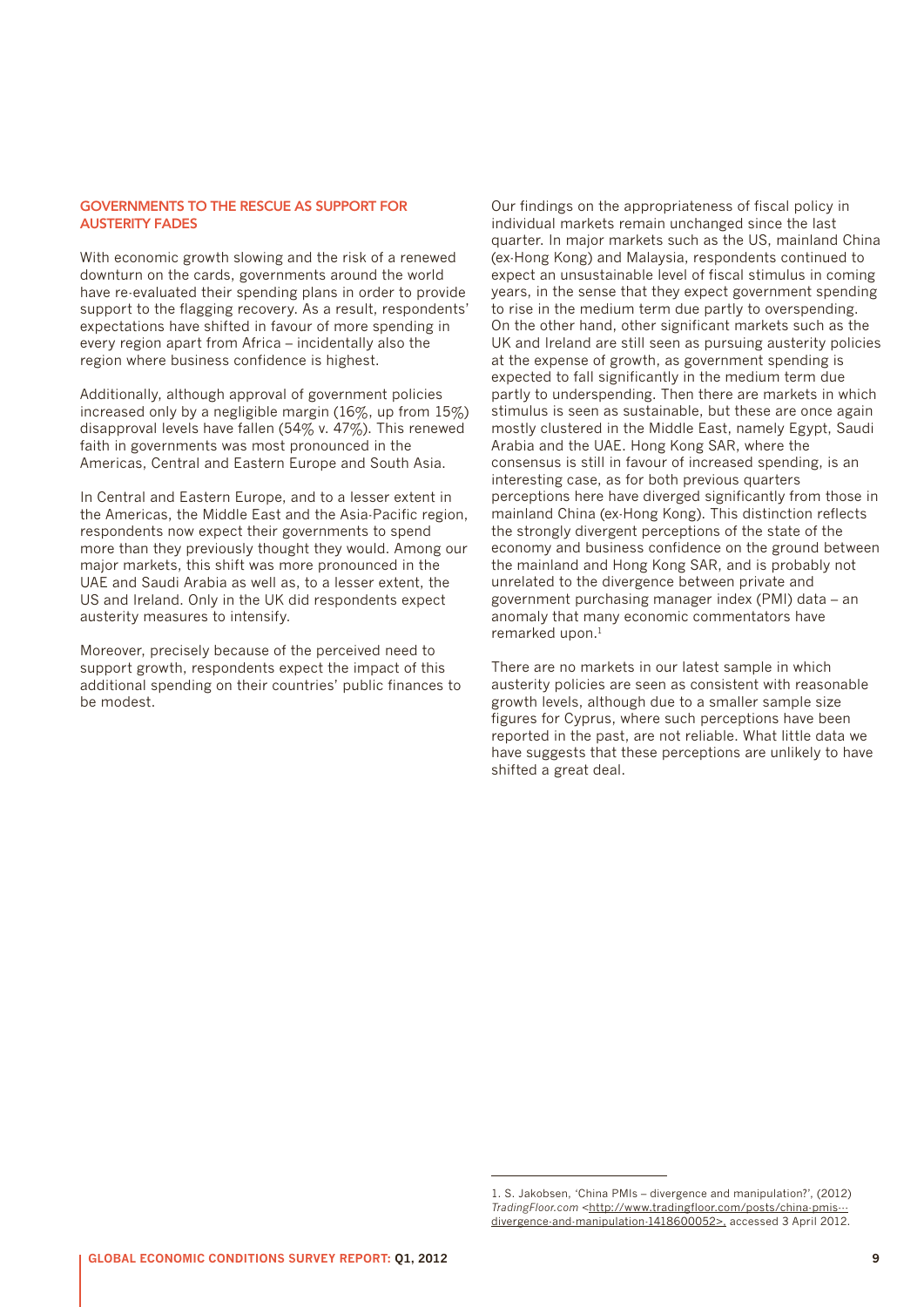

Figure 7: Medium-term government spending indices across the major ACCA/IMA markets.



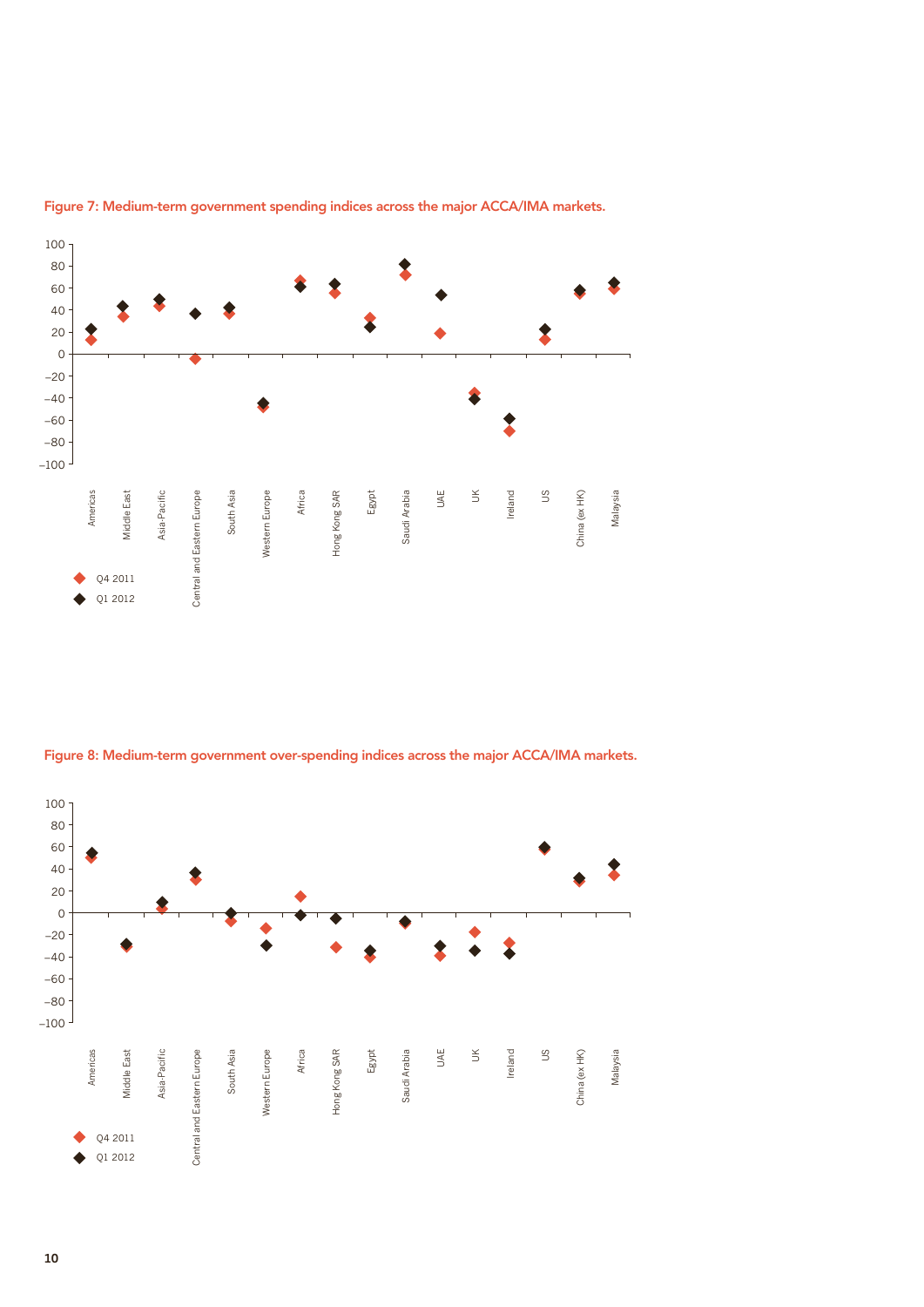#### **CONCLUSIONS**

The third anniversary edition of the Global Economic Conditions Survey reveals that in early 2012 accountants briefly glimpsed a silver lining after many consecutive quarters of gloom, with hopes of recovery returning in parts of the world, such as Western Europe, that had underperformed for many quarters.

Much of this sharp improvement in business sentiment is genuine and reflects the fundamentals, but it is important to remember that a good deal of it is also the result of psychology and an extraordinary amount of policy intervention: scenarios such as an implosion of the Eurozone, a hard landing in China, or widespread civil unrest, have weighed down sentiment for much of 2011 and now appear, for the moment, to be less likely than they were last year. The majority of respondents still believe the global economy is deteriorating or stagnant, however. Therefore, while signs of recovery are welcome, it will be some time before we know how sustainable this really is.

In fact, it is clear at the time of writing (April 2012) that relief in capital markets has been short-lived. But while the elements of such relief and of renewed optimism may soon be reversed, the modest but real fundamental improvements will persist.

Governments in many parts of the world have stepped up to the mark during the last quarter or are expected to do so, trying within their means to support the fragile recovery. In reality this new round of stimulus can't go on forever, as many major economies, including the US, are expected by our members to over-spend substantially over the next five years. On the other hand, however, policymakers hoping to deliver growth despite austerity in Western Europe and elsewhere have been frustrated in their efforts.

Much more encouraging is the fact that a new-found dynamism can be seen in many developing and transition economies, with businesses securing new orders where previously they would not have. In the Asia-Pacific region and the Americas this has led to a bounce in investment and new hires. This is a very welcome trend; investment has been subdued since the end of the 'green shoots' stage of the global recovery which lasted from mid-2009 to mid-2010. The dark side of this growth, however, are rising input prices. If even this very mild recovery is accompanied by rising inflation, then a full-blown recovery is likely to provide a challenge for central banks and other policymakers.

For now, however, a recovery in business investment can only be a good thing. This investment is focusing on two kinds of opportunities in particular. Customer insights, namely the need to understand and benefit from spending decisions under new constraints, is one; the other is supply chain optimisation through deepening relationships and a stronger focus on quality. While these are encouraging trends, it's important to bear in mind that they are traditionally associated with expectations of a protracted downturn, not a robust recovery.

Overall, this has been a good start to 2012 but no guarantee of a recovery. ACCA and IMA will of course continue to monitor economic conditions closely through these surveys and the direct feedback of our members in order to better understand how finance professionals can help steer the global economy into calmer waters.